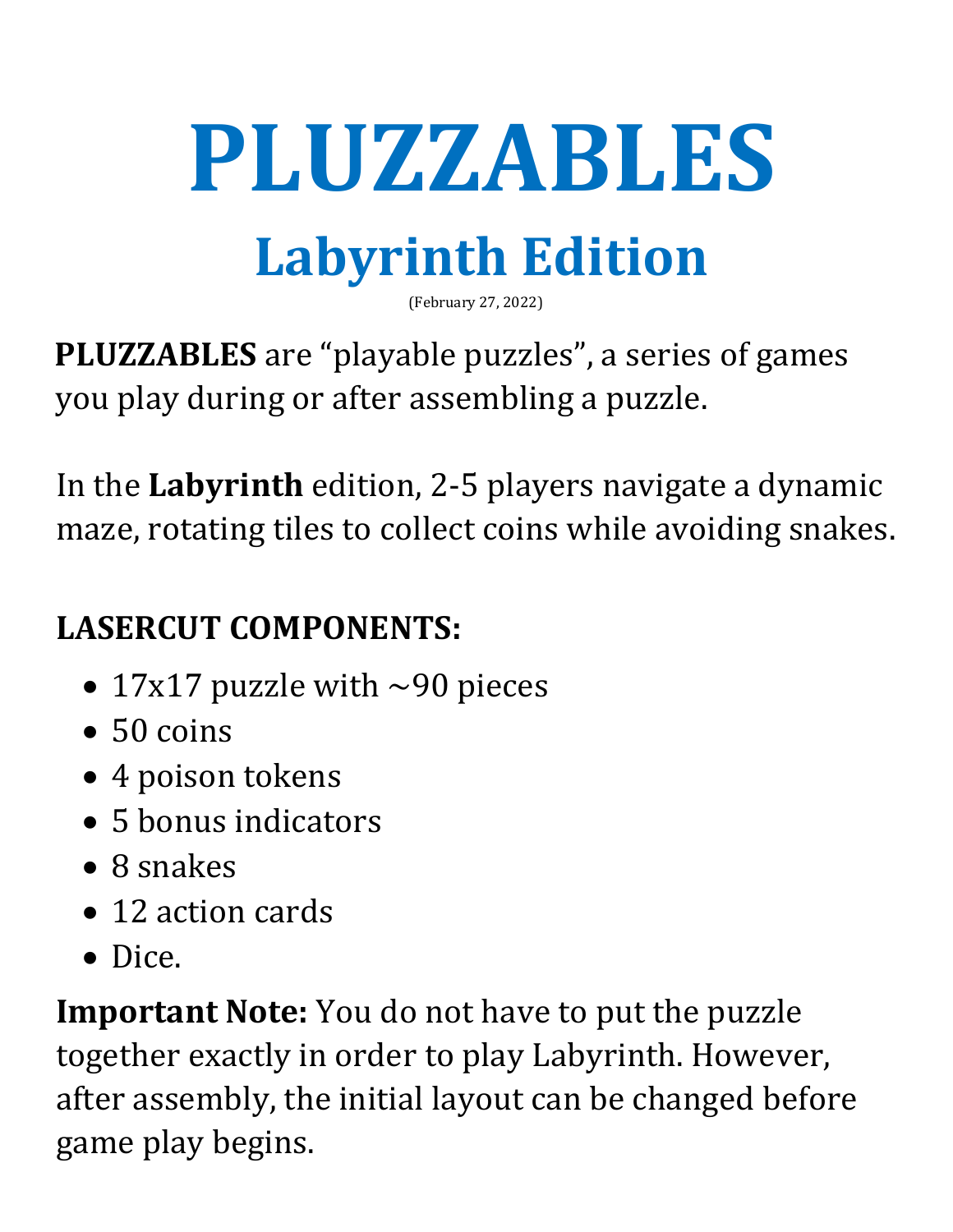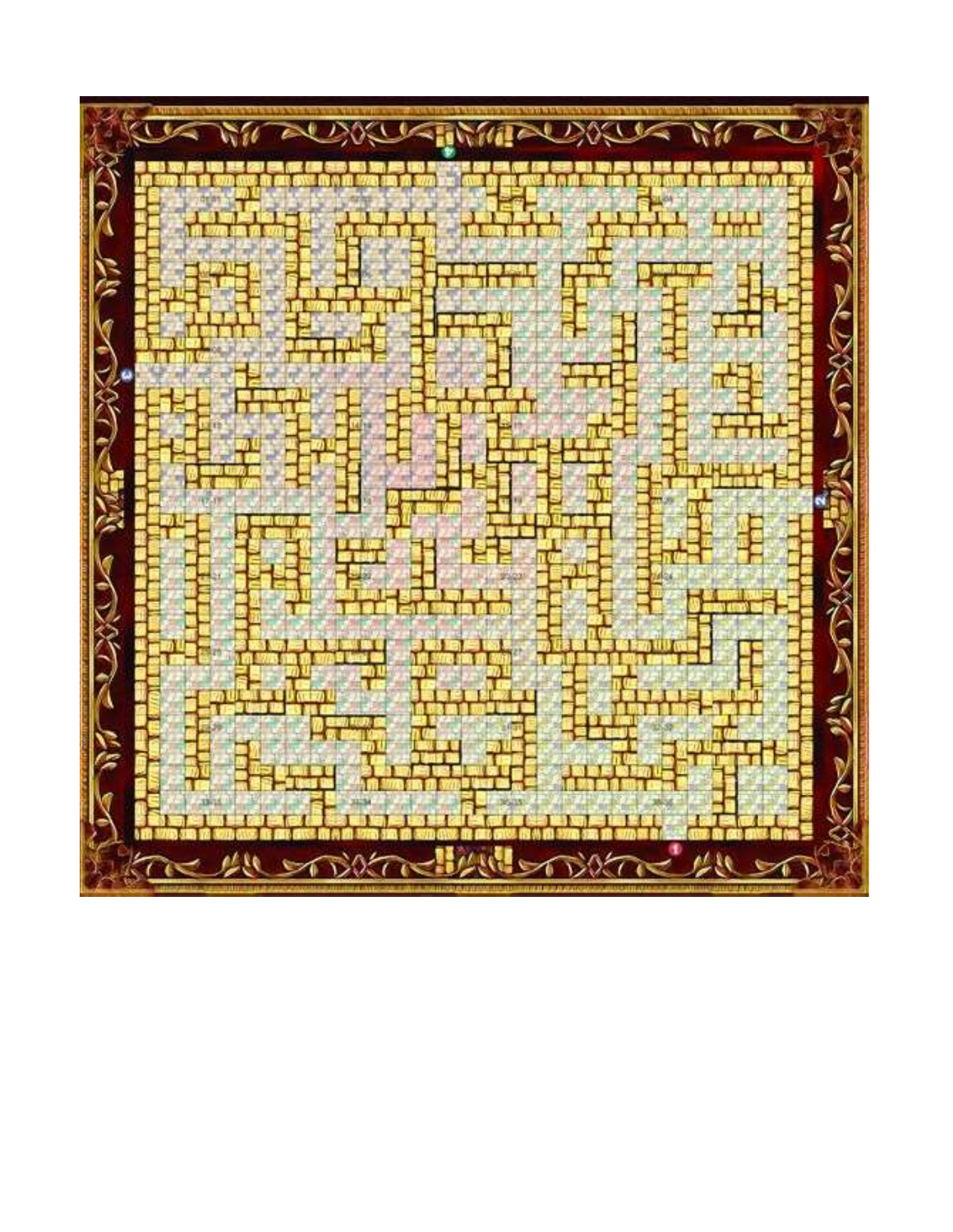## **Setup**:

- 1.Cooperatively build the puzzle, using facing pairs of numbered tiles to guide most tile placements.
- 2.Optionally rearrange the maze.
- 3.Shuffle the coins and poison bottles upside down and place on the puzzle, filling rooms first.
- 4.Randomly place snakes to guard eight coins or block corridors.
- 5.Shuffle the bonus indicators upside down and give one to each player in secret.
- 6.Shuffle the action cards and give one to each player, leaving the rest in an upside down draw pile.
- 7.Each player takes an explorer meeple and places it on one of the five numbered entrances.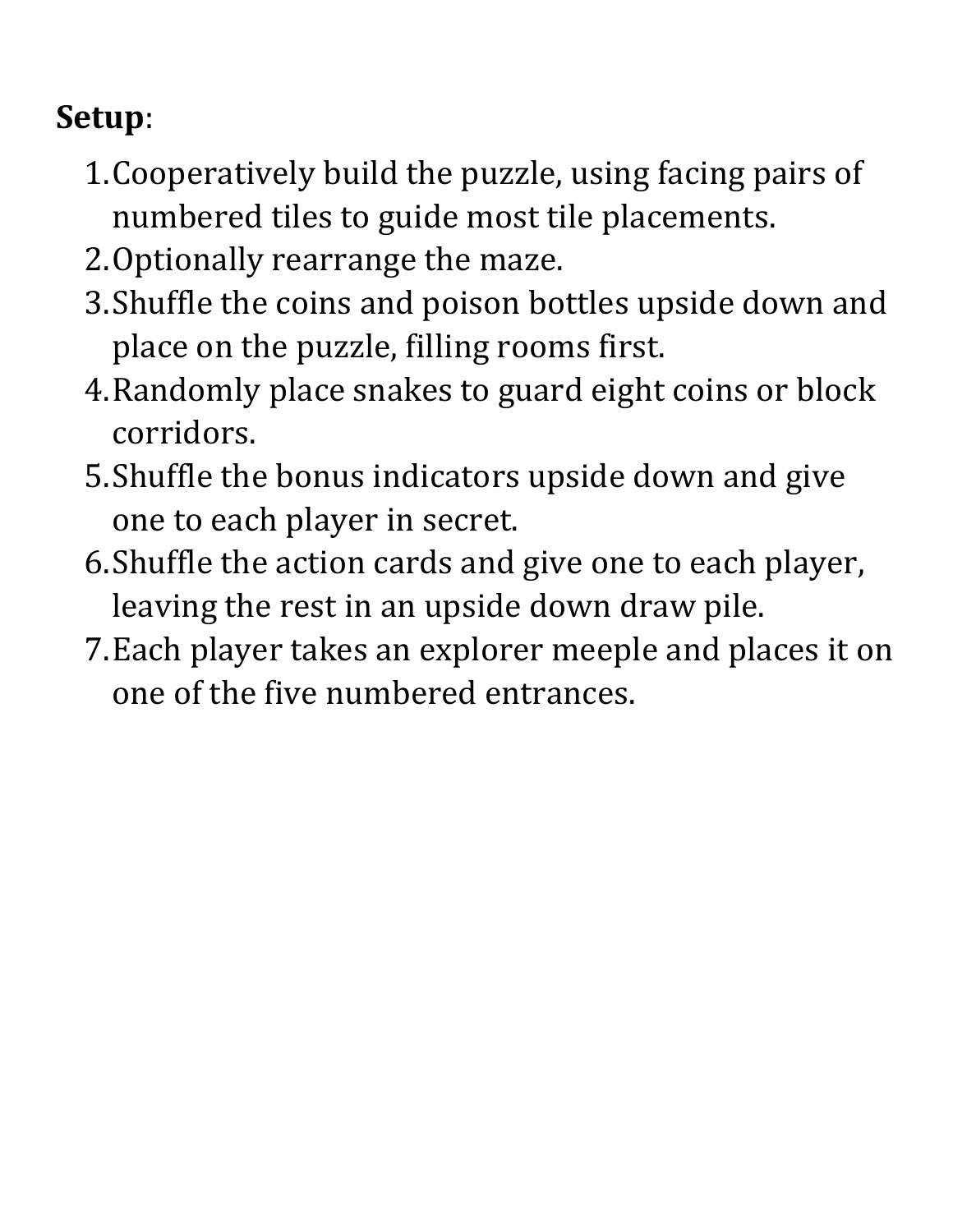## **Game Play**:

In turn, each player performs the following:

Rolls both dice.

Moves their explorer based on the dice roll, to a maximum of 8 spaces.

Optionally executes an action from their action card.

Optionally exchanges their action card.

Ends their turn.

#### **Movement:**

Move your explorer along the corridors of the labyrinth. You cannot move through a wall.

You must stop at a snake.

You must stop at an opponent but can move again on next turn.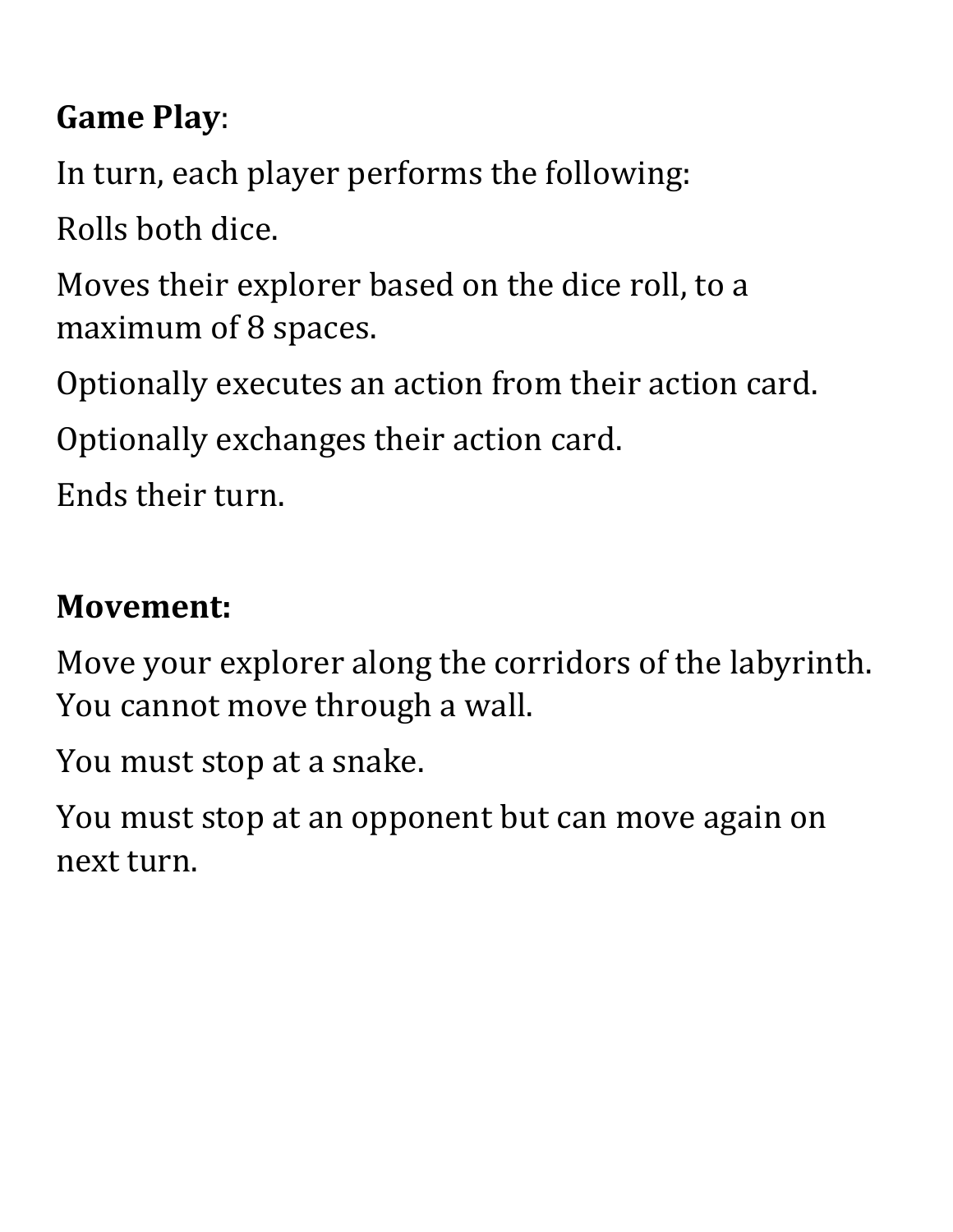## **Actions:**

Your dice roll indicates which action you can perform. This is a mathematical equation based on the two numbers rolled.

Perform an action the matches the equation, using subtraction, multiplication or division of the two numbers.

See the following charts to interpret dice rolls for math equations.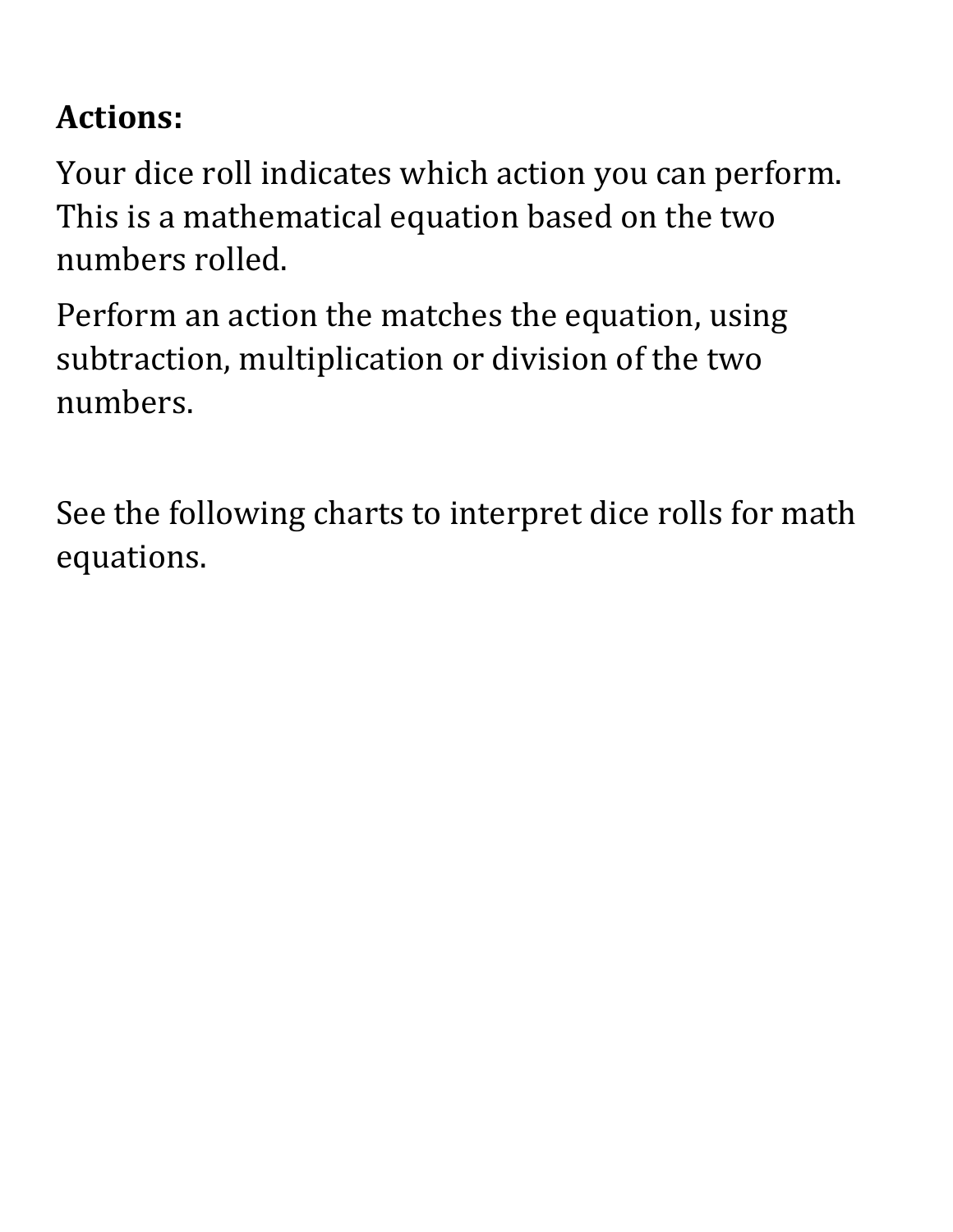#### **Mathematical Die Rolls:**

**Dice Rolls Equations**  $1+1=2$   $1 \div 1=1$ 1+2=**3** 2-1=**1** 2x1=**2** 1+3=**4** 3-1=**2** 3x1=**3** 2+3=**5** 3-2=**1** 2x3=**6** 2+5=**7** 5-2=**3** '. ¦¦: 2x5=**10**  $2x2=4$   $2 \div 2=1$ 3+4=**7** 4-3=**1**  $\| \cdot \|$  : : 3x4=**12** 4x4=**16** 4÷4=**1**  $\left[ \begin{smallmatrix} \bullet & \bullet \\ \bullet & \bullet \end{smallmatrix} \right] \hspace{-1mm} \left[ \begin{smallmatrix} \bullet & \bullet \\ \bullet & \bullet \end{smallmatrix} \right]$ 4+4=**8**  $\left[ \begin{array}{c} \cdot \end{array} \right]$  : : 6+4=**10** 6-4=**2** 4x6=**24**  $[:]$   $[:]$ 6-5=**1** 5+6=**11** 6x5=**30** 6-3=**3** 3+6=**9**  $\|\mathbf{S}\|\mathbf{S}\|$ 6x3=**18** 6÷3=**2**

| $\lceil \cdot \rceil$ ::                                              |
|-----------------------------------------------------------------------|
| $\left[\,\boldsymbol{\cdot}\,\right]$ ::                              |
| $\left(\ \boldsymbol{\cdot}\right)$ $\left(\boldsymbol{\cdot}\right)$ |
| $\left[\cdot,\right]$ ::                                              |
| $\lceil \cdot \rceil$ :                                               |
| $\lceil \cdot \rceil$                                                 |
| $\left[\bullet\right]\left[\bullet\right]$                            |
| $\left[ \begin{array}{c} \cdot \end{array} \right]$                   |
| $\left[ \textcolor{blue}{\mathbf{3.5}} \right]$                       |
| $ :$ $ :$ $ :$                                                        |

| <b>Equations</b>    |                              |  |
|---------------------|------------------------------|--|
| $1+4=5$ 4-1=3       |                              |  |
| $4x1=4$             |                              |  |
| 1+5=6               | $5 - 1 = 4$                  |  |
| $5x1=5$             |                              |  |
| $1x6=6$ 6-1=5       |                              |  |
| $6x1=6$             |                              |  |
| 2+4=6               | $4 - 2 = 2$                  |  |
| $2x4=8$             |                              |  |
| $2+6=8$             | $6 \div 2 = 3$               |  |
| $6x2 = 12$          | $6 - 2 = 4$                  |  |
| $3x3=9$ $3\div 3=1$ |                              |  |
| $3 + 3 = 6$         |                              |  |
| $5 - 3 = 2$         | $3x5 = 15$                   |  |
| $5 + 3 = 8$         |                              |  |
| $4+5=9$ 5-4=1       |                              |  |
| $4x5 = 20$          |                              |  |
|                     | $5+5=10$ $5 \div 5=1$        |  |
| $5x5=25$            |                              |  |
|                     | 6÷6= <b>1</b> 6+6= <b>12</b> |  |
| 6x6= <b>36</b>      |                              |  |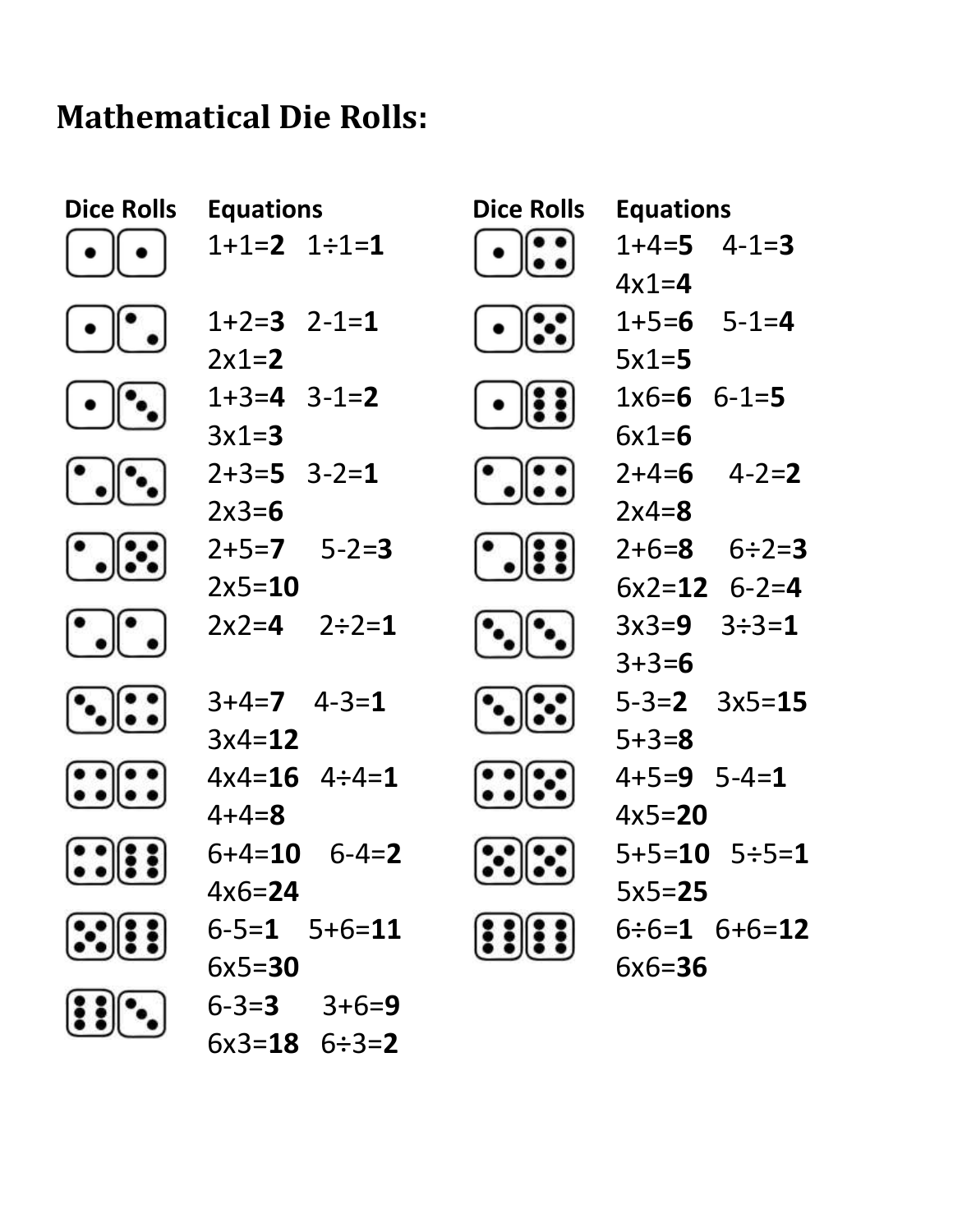**Cross Reference: Equation Answer (#) to Dice Pairs:**

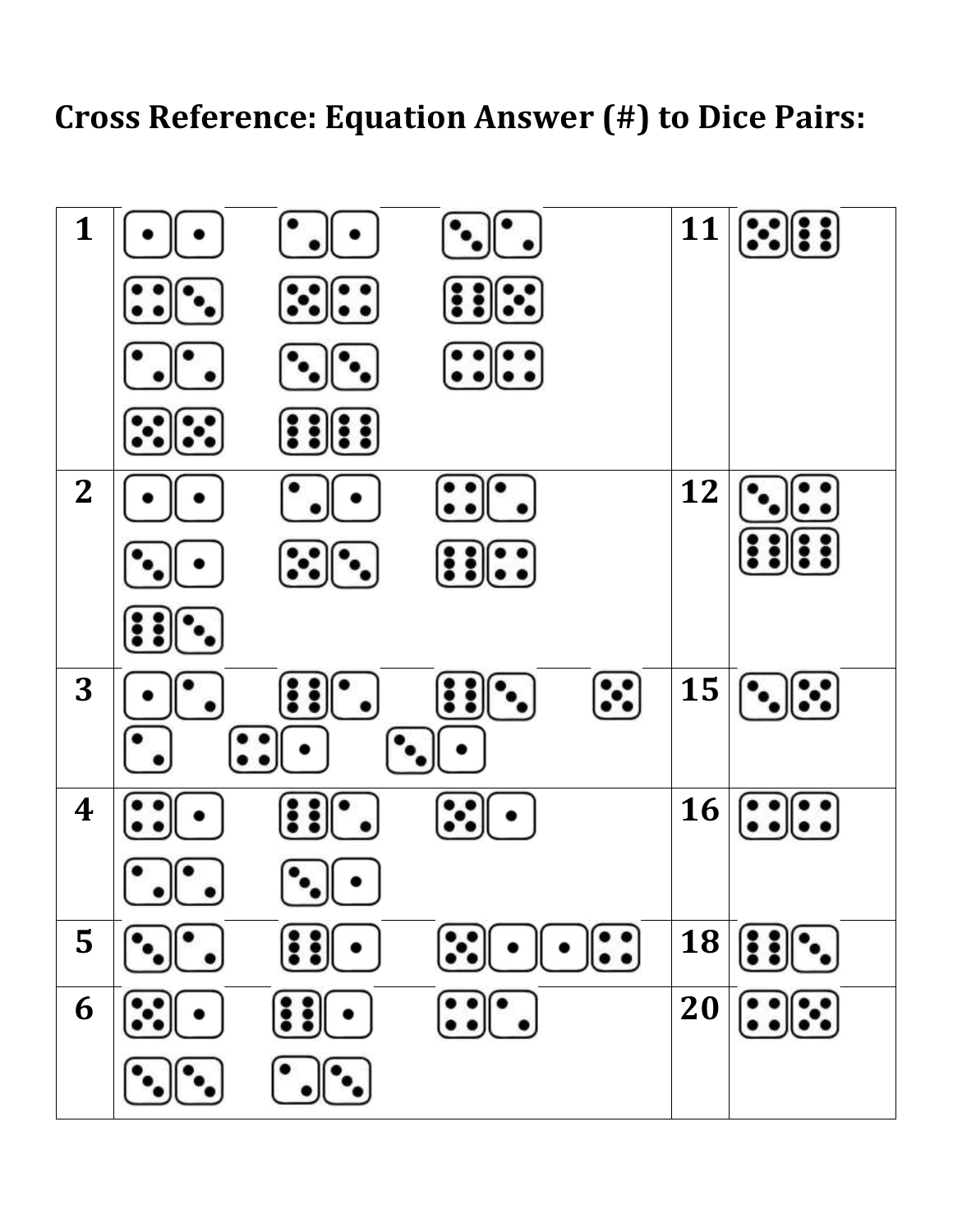

## **Strategies:**

Avoid keeping poison.

## **Ending the Game:**

When all coins have been collected, the game ends when a player returns to their original entrance. Count the coins, double the value of bonus coins. If a player is in possession of poison bottle(s), deduct 2 points per bottle. The player with the highest score is the winner.

#### **Notes:**

Once poisoning a snake, remove the snake from the game and drop the bottle at the snake's former location. The poison can be picked up as needed.